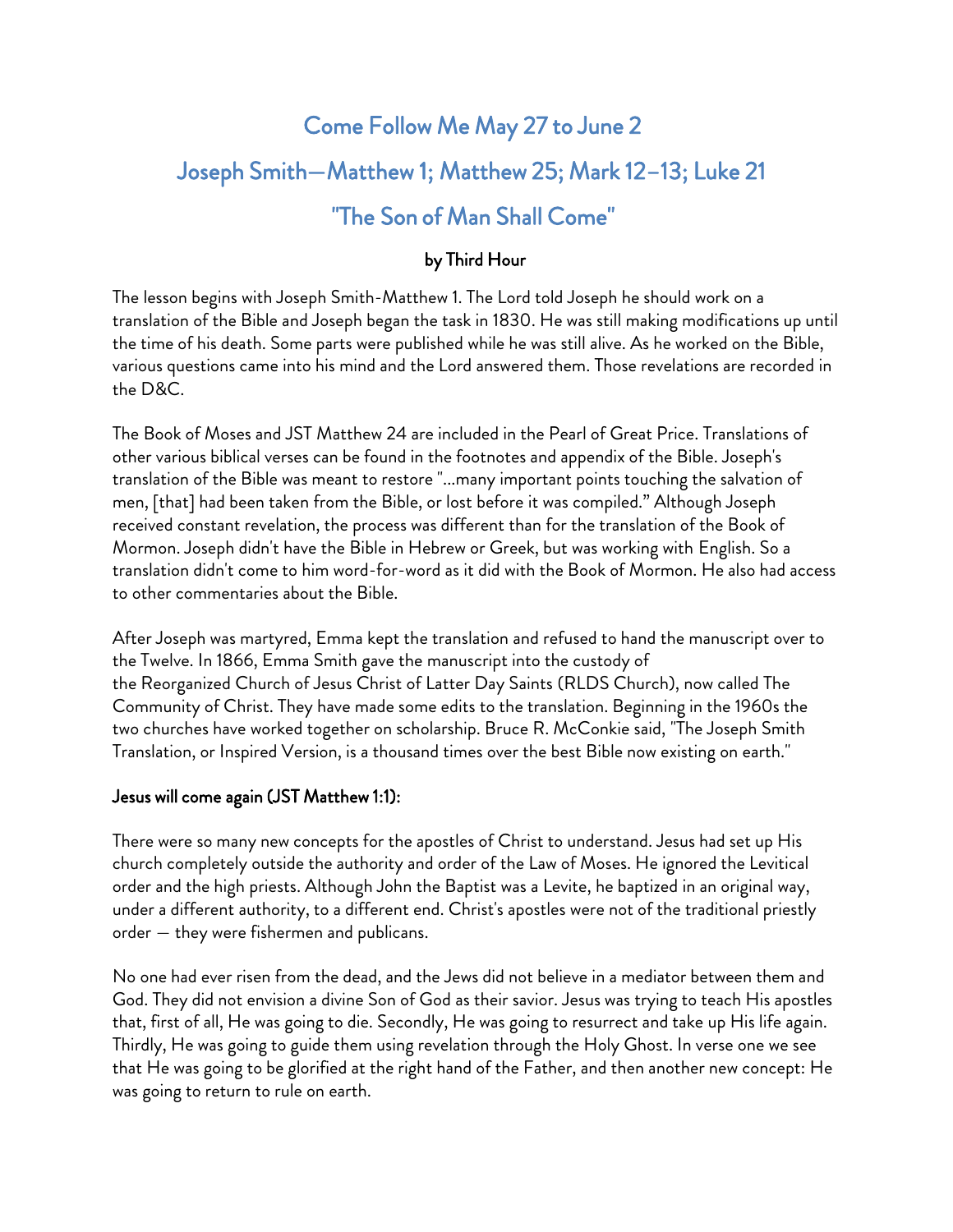It appears that the apostles understood that Jesus would return, but not the timing of that return. The very early Christians expected the Second Coming in their lifetimes, and many generations since have also felt like the Second Coming was imminent, especially if great trials surrounded them. For example, in 14th century Europe, war and plague caused the people to think the end was near.



#### Jesus prophesies the destruction of the temple (JST Matthew 1:2):

Herod's temple was completely destroyed in 70 AD when the Romans la[id siege to Jerusalem. The](https://en.wikipedia.org/wiki/Siege_of_Jerusalem_(70_CE)) siege began 3 days before Passover, so there were thousands of pilgrims who sought refuge within the walls of a really tiny city. Starvation beset the people almost instantly. The siege lasted 4 months, and the Romans completely destroyed the temple in August. The original idea was to spare the temple and dedicate it to Zeus, but it caught fire during the battles.

## The Christians living in Jerusalem escaped before the siege:

Many of Christ's revelations have more than one fulfillment. There will be a siege of Jerusalem that ends the war of Armageddon, still in the future. But the siege predicted by Christ also had a fulfillment in 70 AD. The Christian community carefully watched for the signs and followed the Savior's warning.

The believers obeyed the warnings, fled Jerusalem to a town called Pella, and thus saved themselves. The early Christian scholar Eusebius wrote: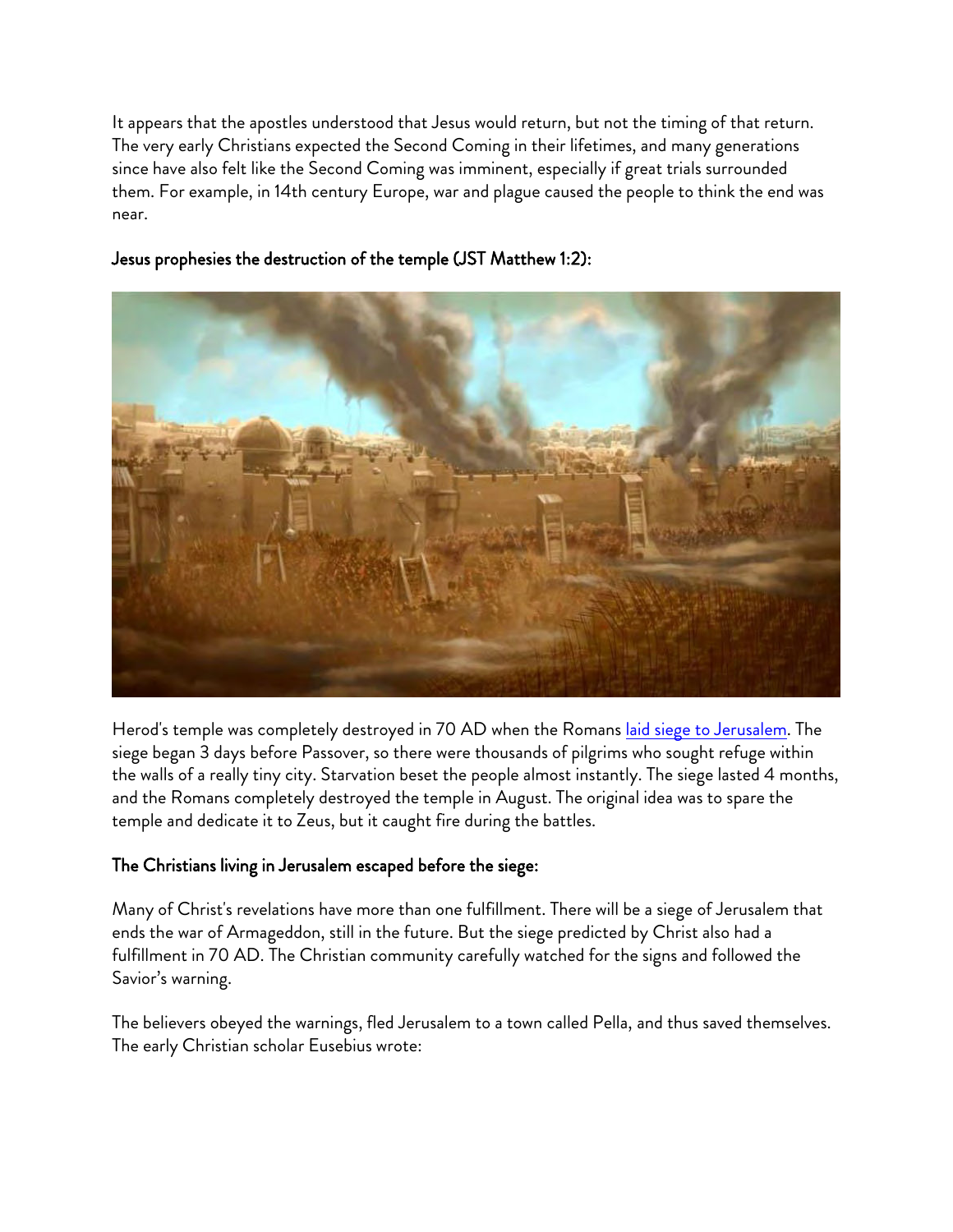"The whole body, however, of the church at Jerusalem, having been commanded by a divine revelation, given to men of approved piety there before the war, removed from the city, and dwelt at a certain town beyond the Jordan, called Pella."

#### [Read more about how the Christians were led to safety.](https://www.lds.org/study/ensign/1989/06/be-ye-also-ready-the-amazing-christian-escape-from-the-a-d-70-destruction-of-jerusalem?lang=eng)

#### The signs of the times (JST Matthew 1:5 - 55; Mark 13; Luke 21):

Jesus began to lay out the signs that will precede His coming, and indeed, they are frightening. Other Christian faiths speak of 7 years of tribulation (adding together 3.5 years for the coming anti-Christ and 3.5 years of war centered in the Megiddo Valley (Armageddon). A minority of Evangelical Christians believe in a non-biblical, pre-tribulation rapture in which the righteous will be taken up one by one so they won't have to live through the most difficult 7 years.

The Book of Mormon and Doctrine and Covenants give us more information on the signs of the times, and the coming forth of the Book of Mormon is one of the most important. He[re is an](https://www.mormonwiki.com/Signs_of_the_Times) article [with an](https://www.mormonwiki.com/Signs_of_the_Times) extensive list.

### The Parable of the Ten Virgins (Matthew 25:1 - 13):

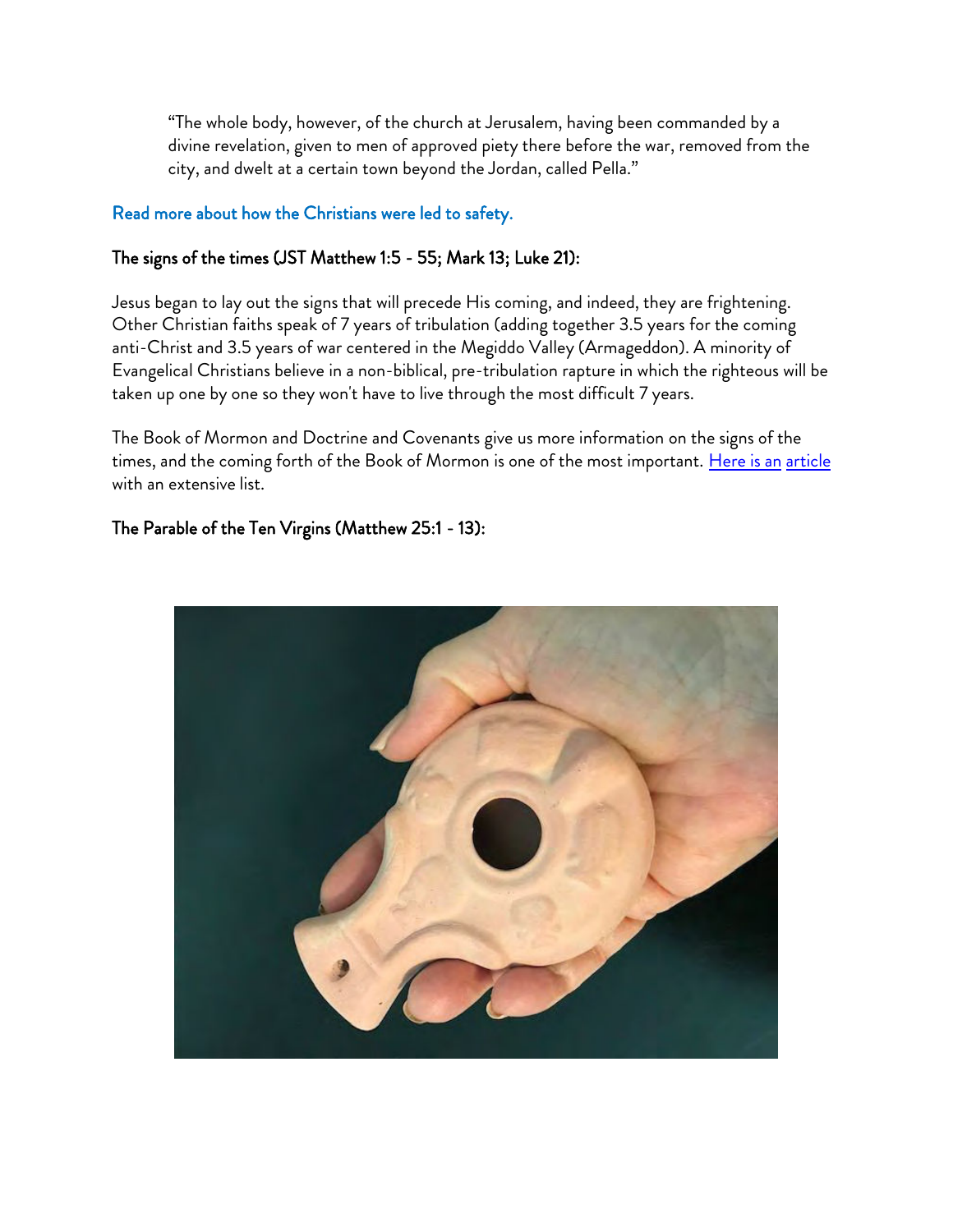The above is a replica of a Herodian period oil lamp. Such lamps used olive oil as fuel and were small enough to nestle in the palm of one's hand. These lamps produced the light of a single candle, just enough to light one's way a few steps ahead in the dark. Thus, this is a personal light that can't really be shared or borrowed without leaving the owner stranded in the dark.

The virgins who would not share their oil were not being selfish. This is not a case of using your light to light the candles of others. The foolish virgins were bereft of the fuel that gave them individual light, that light which would lead them to the Savior. Brigham Young said that he and other Saints in Utah lived constantly in a saved state. They were always prepared to meet, serve, and embrace the Savior. This is our preparation. To always be ready.

## The Parable of the Talents (Matthew 25:14 - 30):

The Parable of the Talents is repeated elsewhere using pounds instead of talents. Both were units of money and weights of precious metals. Here the Lord is teaching a principle that can be difficult to accept. "For unto every one that hath shall be given, and he shall have abundance: but from him that hath not shall be taken away even that which he hath" (v. 29). It may be easier to picture this as an abundance of light and truth. Those who seek and increase will receive an abundance (beyond their imagination) in heaven, while those who hide their light receive no reward.

*It might be rewarding to discuss what it means to magnify our gifts, blessings, and callings. Close your eyes and imagine yourself sitting with the Lord as you are about to leave the pre-existence and enter mortality. The Lord gives you gifts to take with you that are unique to you. What gifts did you receive? What have you done with them?*

## The least of these my brethren (Matthew 25:31 - 46):

This parable begins with separating the sheep from the goats. WagWalking.com gives us straight up advice about herding goats:

Ever heard the expression "stubborn old goat"! Well, that's the problem with herding goats--they are stubborn! Unlike sheep that tend to group together in a flock, making it easier to herd them all together, goats tend to go in every direction, independent of each other. They also fight back, are not easily intimidated, and can go straight up as well as side to side! This makes herding goats with a dog or any other method, extremely challenging.

Read more at:<https://wagwalking.com/training/herd-goats>

Sheep, however, know their master's voice and will follow it unless they get separated from the flock and become lost. Which, sheep or goats, are more likely to follow Christ. Father will separate the rebellious from the obedient at the final judgment. Note that goats don't follow blindly. We don't follow the Savior because we are blind. We follow because we can see.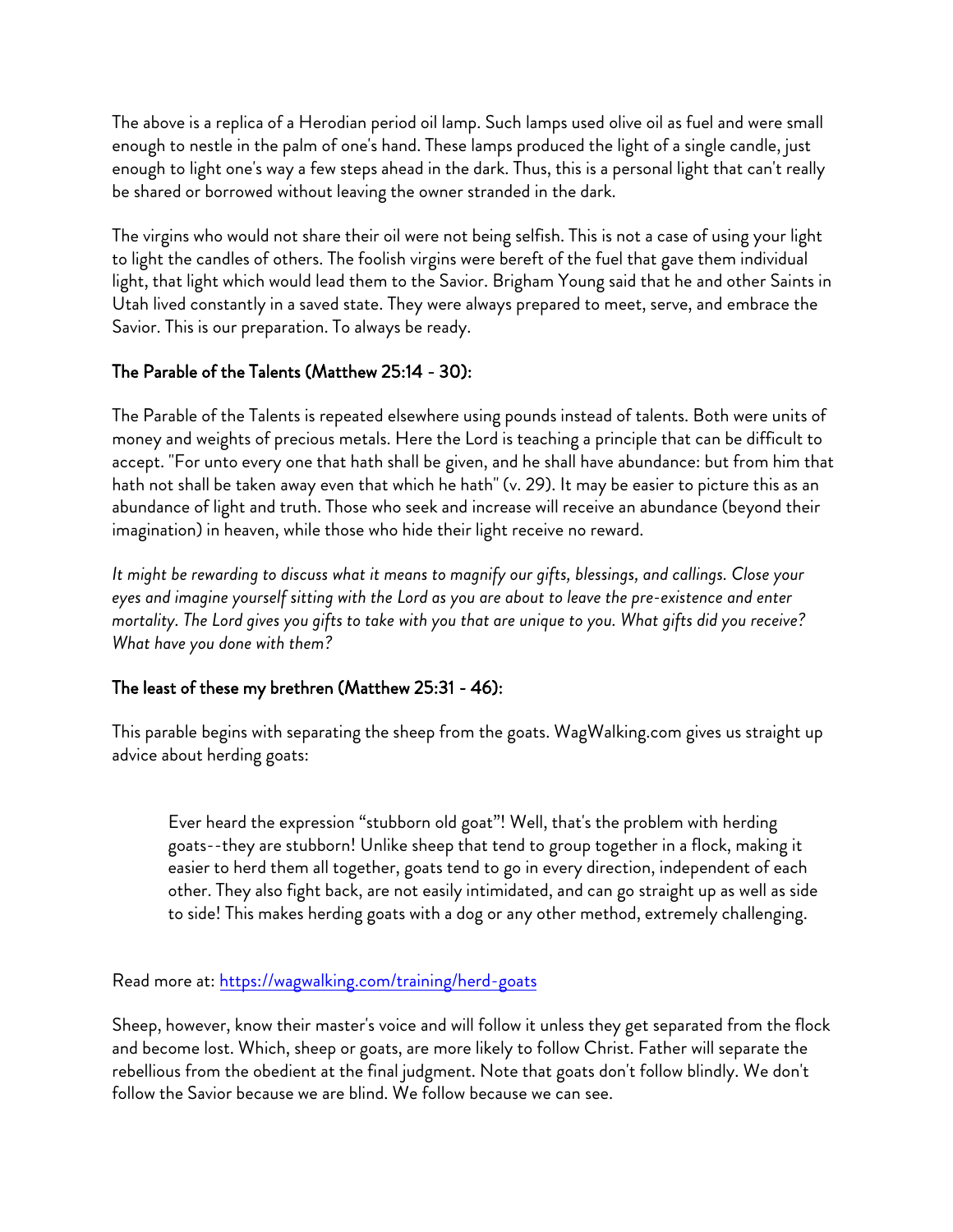

#### The Parable of the Wicked Husbandmen (Mark 12:1 - 12):

The Lord, of course, is the Lord of the vineyard. The caretakers of the vineyard, the husbandmen, are Israel, whom God has chosen and given care of His kingdom on earth. The servants are the prophets, whom Israel rejected, and the Son is Christ Himself. You might want to compare this parable to the modern one in Section 101 of the Doctrine and Covenants. Here, the husbandmen are simply lazy and never complete the tower. They fail to see the enemy coming and the vineyard is destroyed. We may not be like those who kill the prophets, but we still may be poor caretakers of the vineyard if we are lazy in keeping the commandments.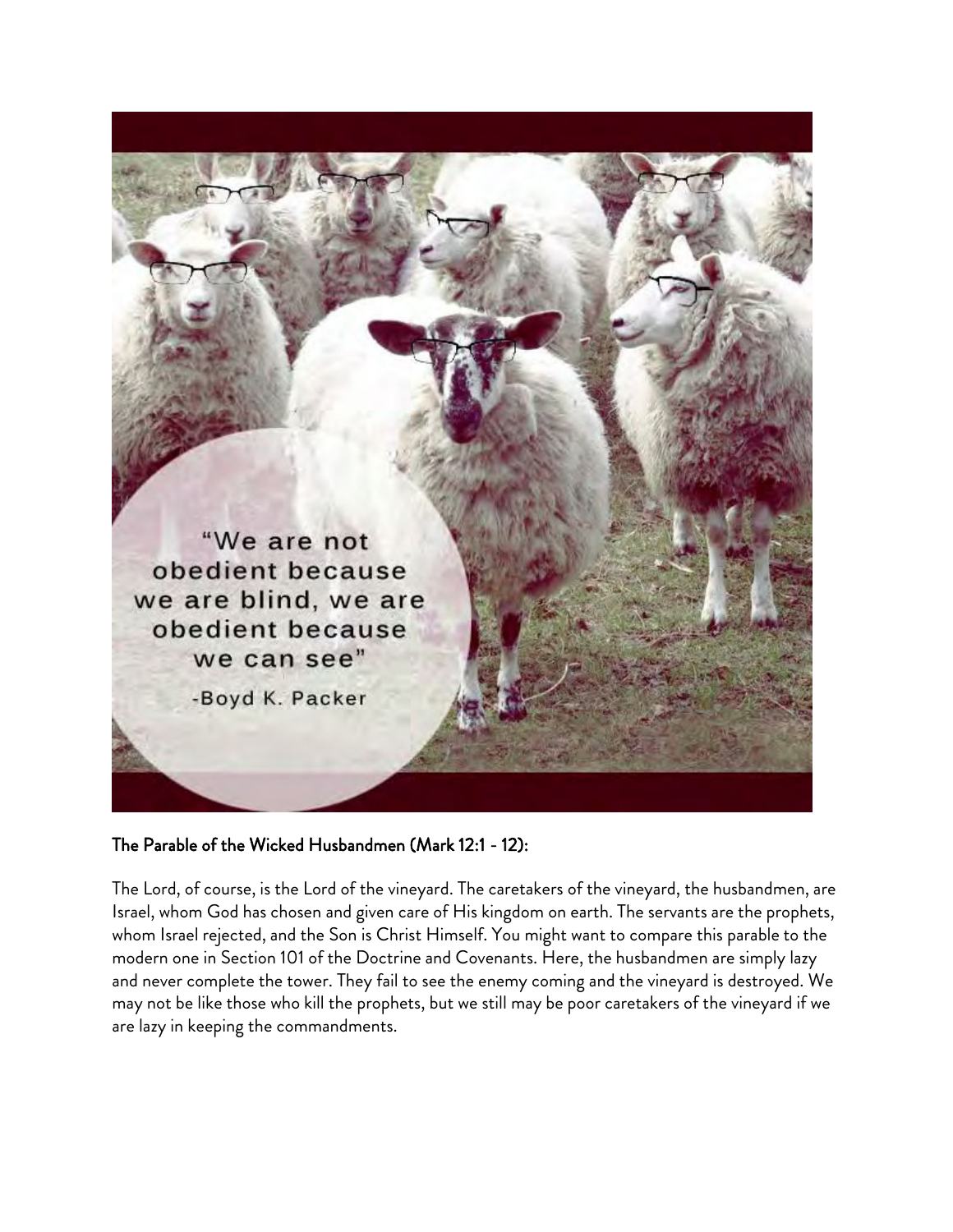### Do people marry in heaven? (Mark 12:18 - 27):

Most other Christians believe there is no marriage in heaven because of these verses. There are no marriages performed in heaven, because marriages must be performed on earth. However, marriages that are sealed on earth by the authority of the priesthood in temples of The Church of Jesus Christ of Latter-day Saints are bound in heaven and last for eternity according to the righteous desires of the spouses.

### The righteous scribe (Mark 12:28 - 33):

A scribe asked Jesus which are the greatest commandments. Christ answered that we are to love God completely and our neighbors as ourselves. The scribe answered: "And to love him with all the heart, and with all the understanding, and with all the soul, and with all the strength, and to love his neighbour as himself, is more than all whole burnt offerings and sacrifices." Jesus told the scribe he was not far from the kingdom of God. Among the converts to Jesus' fold were Samaritans, scribes, and even Roman Centurions.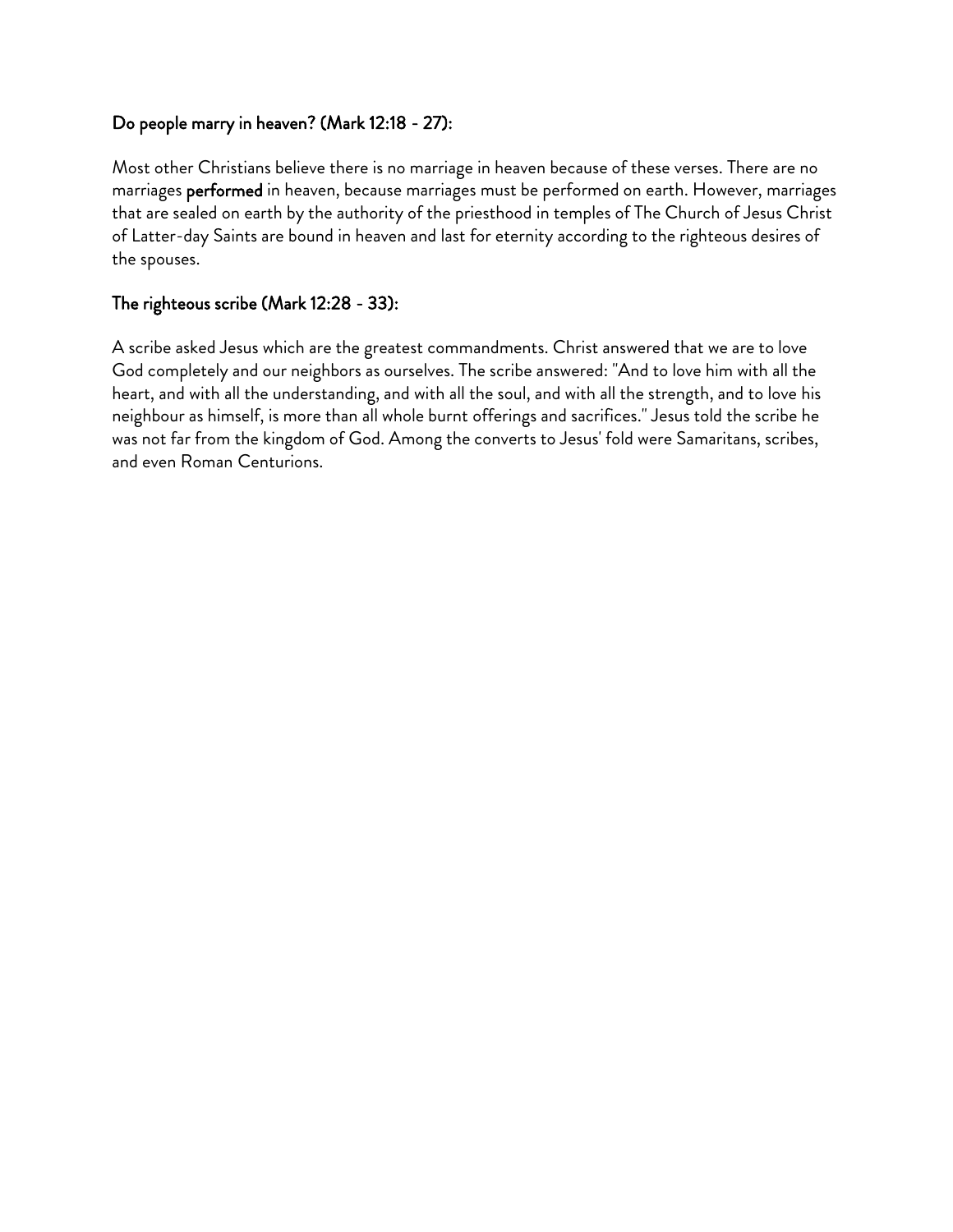# My Talents Can Grow

Instructions: Write or draw a talent you have in the small coins to the left. Write or draw how you can grow your talent in the large coins to the right.